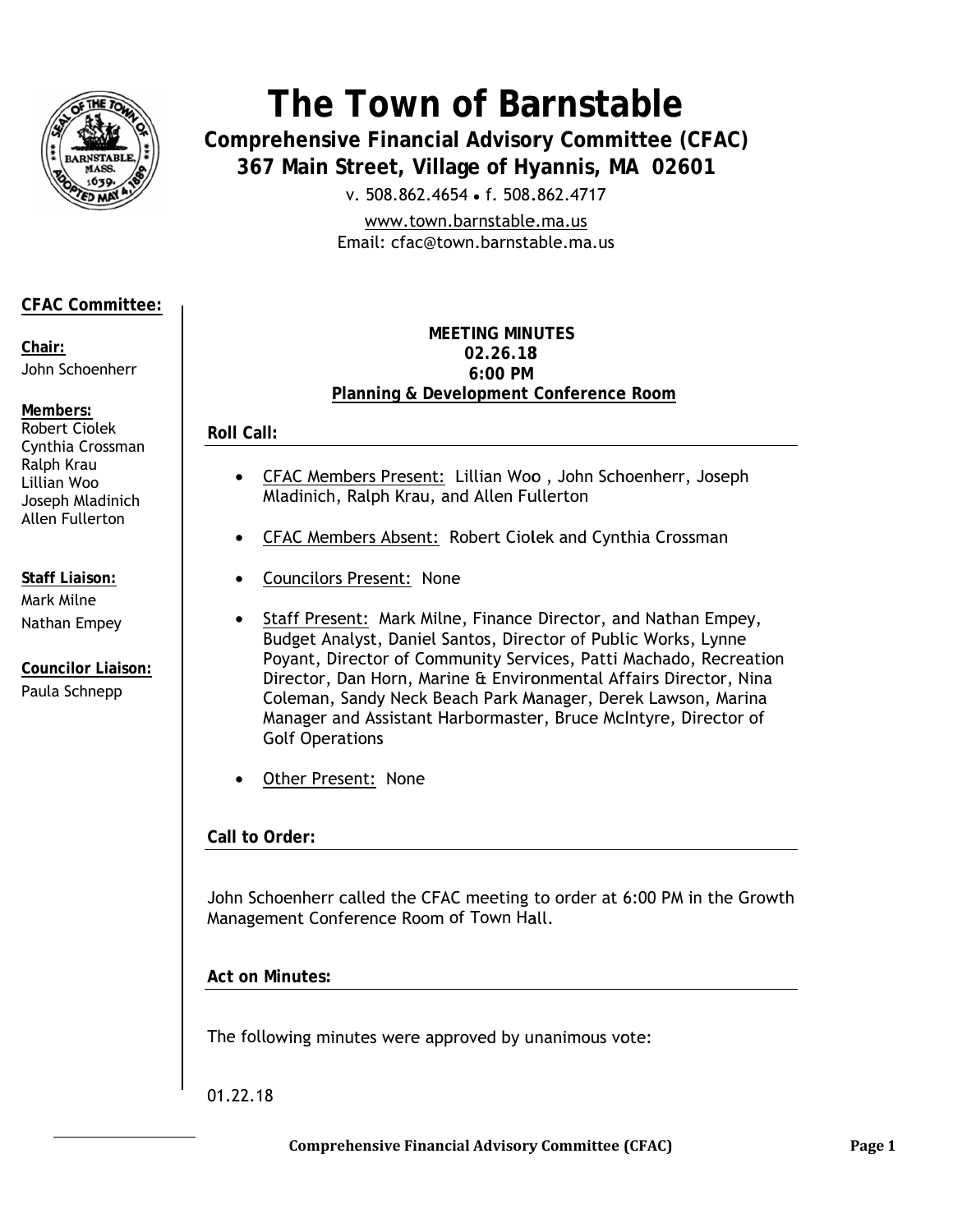John S. gave his' sympathies to Gregory Plunkett's passing and that the committee would dearly miss him. Joseph M. suggested the committee could give a donation in honor of Gregory.

#### **New Business:**

Lynne P. opened discussion with Community Services capital project submissions and noted the Channel Dredging project is the department's top priority. The Channel Dredging project will be able to address some water quality and navigational issues. Dan H. noted the department has been working with Public Works on a Comprehensive Dredging Plan in order to receive a 10-year dredging permit. This dredge permit will focus on beach nourishment projects and will save the Town money. Dan H. noted the comprehensive plan involved looking at all the navigational channels, which there are about 12 to 13 different channels. Some of the water quality projects could benefit from the dredging plan. Dan H. noted the costs are expensive, with \$1 million for the first year, but we are looking at new fees to help cover cost. Dan S. noted the comprehensive plan would help the Town plan financially, and that it is important to have a good picture for the long-term. This program identifies all the needs and avoids surprises. Joseph M. asked how much does the master plan cost? Mark M. responded the study that was done is in excess of \$20 million. Mark M. noted think of the dredging plan program as being the roads maintenance program. Lynne P. noted the current dredging requests are for beach nourishment and do not include other disposals. Dan S. responded we look at alternative disposal sites, such as the shooting range and landfills. Ralph K. asked does the Town have equipment for the dredging? Dan S. responded Barnstable County would do the 10-year plan for beach nourishment.

The Craigville Bathhouse is the second project. Dan S. noted this project is for patching, striping, gates, guardrails and ADA access walks only.

The third project is for the Senior Center sprinkler system. Lynne P. noted the building was built in 1999, and that the dry sprinkler system has had a number of problems.

The golf course has two projects being recommended by the Town Manager. Bruce M. noted the Hyannis Maintenance Building Improvements and Olde Barnstable Club Facility Improvements. Bruce M. noted the Hyannis Maintenance Building was built in 1975 and needs a new roof. The trim is rotten, roof leaks, and rodents in the building. Bruce M. noted the Olde Barnstable project would replace flooring and furniture. Golf course reserves and remaining balances from previous projects will fund the cost. The golf courses will not assume any new debt. John S. asked if the kitchen equipment is being replaced? Bruce M. responded that's happening now, and that the restaurant owner is also putting in a sizable investment. John S. asked would restaurant furniture be replaced? Bruce M. responded most of the furniture on the outside deck. John S. asked has the golf courses seen a change in business demand with the sizable investments already? Bruce M. responded the Hyannis conference room is booking more weddings. Lillian W. asked are the two golf course finances kept separate? Bruce M. responded yes, but management is split between the two.

HYCC roof replacement project, which Dan S. noted the roof is a complicated structure that is deteriorating and leaking. The project submission would design all the roof replacement as well as provide temporary patches. The roof replacement will be conducted over several years. Lillian W. asked would this project strengthen the roof, so that solar panels can be installed? Dan S. responded we could look into it to determine if it is feasible.

The Sandy Neck Beach stabilization project is for design to relocate the parking lot. Nina C. noted we continue to put material in front of the dunes, and that those costs are not sustainable. Lynne P. noted there is money in the operating budget for sand management.

The Bismore Park bulkhead project repairs, which Dan H. noted that area hasn't been addressed since the 1990's. It was noted there is a lot of commercial use at the Hyannis Marina. Dan H. noted we do not want to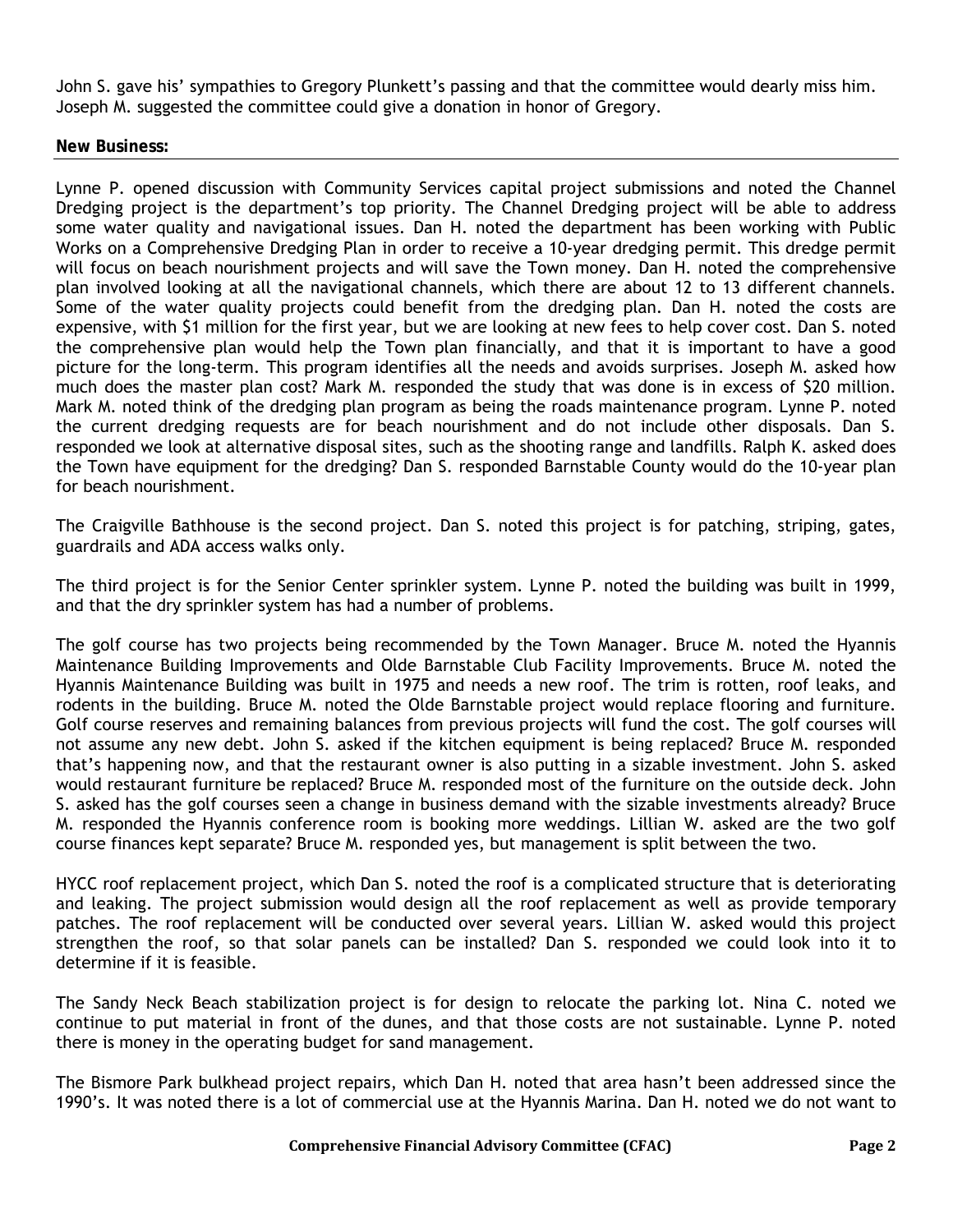get into a dangerous situation. Derek L. also noted a lot of tourist use Bismore Park. Dan H. noted the bulkhead did have some repairs near the fishing boats 20 years ago.

Mark M. noted that most of these projects are included in the 5-year plan, and that the Capital booklet has been submitted to the Town Manager and Town Council. The remaining books should be ready by the end of the week.

Dan S. noted Public Works has three enterprise funds, two have submitted projects.

The Water Pollution Control projects include an Effluent Study and Design to assess the plants disposal capacity. Dan S. noted the waste plant currently handles 4.2 million gallons per day, but with more sewer projects coming, there is significant question if the sand beds have the same capacity. The second project is for Effluent Discharge, which would be looking for alternative disposal sites to maximize capacity. The third project is for Pleasant Street Utility and Road Upgrade to design, construct, and replace water lines, so that sewer can serve users for existing and future developments.

Dan S. noted there have been many issues with the fire department contaminations. The Water Supply Enterprise Fund will continue its annual \$1 million pipe replacement program, which started in 2007 based on a 30-year master plan. Dan S. noted this project fully funds a project engineer. The second project is for \$200,000 annual repairs and upgrades to existing wells, pump stations, buildings, and security at various well sites. The third project is for new well exploration. Dan S. noted this project would evaluate new water supplies and build new wells or fix contaminated areas. Dan S. noted Public Works is working closely with the Fish and Wildlife for new sources. Dan S. noted we are coming out of options for clean water on Cape. John S. asked does this project cover the entire Town? Dan S. responded yes. Dan S noted the next project would create a permanent interconnection with Centerville-Osterville-Marston Mills (COMM). The Town currently buys its water from Yarmouth. This project will help in case of emergencies, so that water can be shared with COMM.

Mark M. noted the Town has a special revenue fund known as the Sewer Construction and Private Way Maintenance Improvements Fund. There are four projects in the FY19 Capital Improvements Plan for design phases. The intent is to fund these projects out of this fund. Mark M. noted this should open up dialogue on betterments. Town Council did adopt of 50% betterment in 2010 for the Stewarts Creek project. Dan S. noted the Attucks Lane project would sewer the area and would keep Shallow Pond clean. Dan S. noted the Long Pond Area Sewer Expansion project would sewer areas close to estuaries, and is a \$17 million project. Dan S. noted the Phinney's Lane project would sewer both sides with a gravity sewer, which is the most cost effective way to move sewer. Dan S. noted the Old Kind's Road is a private road project in conjunction with Mashpee, which was awarded a grant. The Town will share 25% of the grant matching funds. Dan S. noted this private road meets the criteria to be funded through the special revenue fund.

Dan S. noted the annual Public Roads Maintenance project is for either complete road construction, crack sealing, or other repairs. The projects goal is to maintain our 450 miles of roads.

Dan S. noted Repairs to Bumps Rivers Bridge project would repair underneath instead of replacing the bridge. Costs were received from a number of consultants.

Sidewalks to be installed from Veterans to Kalmus. Raphl K. asked is there a timeframe to be completed? Dan S. responded 2020.

Joseph M. asked does Public Works use the same firms for capital projects? Dan S. responded no, and that we go out for bids finding the best designs and prices from firms.

Dan S. noted the DPW Office Facility project is a continuation of work at the facility. This project will construct locker rooms and move offices out of the trailers. Dan S. noted \$100,000 is for design and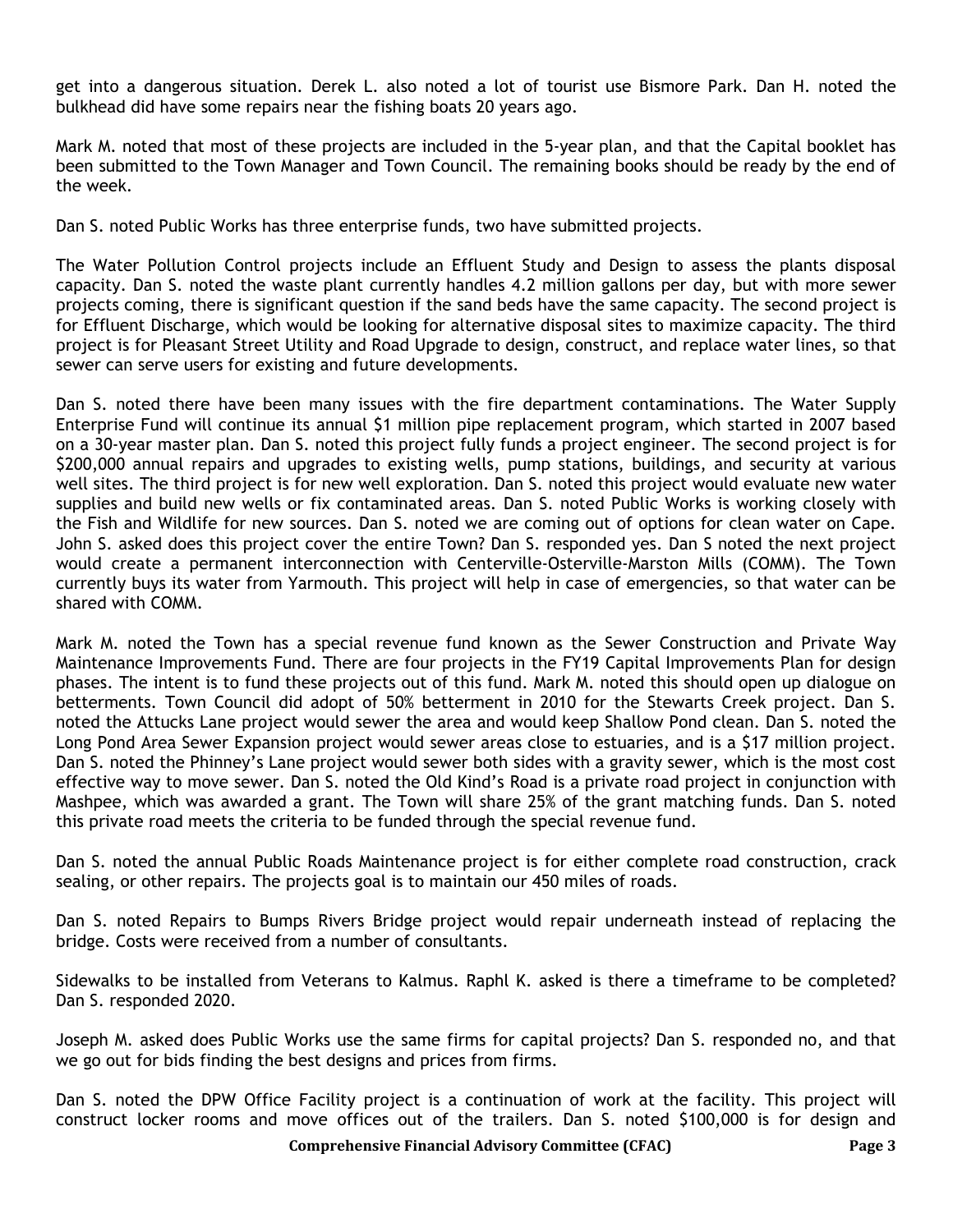\$900,000 for construction. John S. asked do we rent the trailers? Dan S. responded we own the trailers. Dan. S. also noted Public Works has seen an increase in women employees at the work place, which need appropriate accommodations.

The Cape Airfield Fuel tank replacement would remove the underground tank with an above ground tank.

Dan S. noted the School Administration Building Mechanical Upgrades project would be conducted inside. This would include mechanical upgrades such as heating and emergency generator.

Marston Mills Elementary School Improvements will assess and remove hazardous materials in the primary building. Current state of the building is not suitable for renting. Dan S. noted we just removed the Osterville building, which is a good source for cost estimating this project.

Dan S. noted the Armory Building FY19 submission is for design. The building is currently inhabitable the way it is. Dan S. noted the \$667,000 is for design as well as identify and remove hazardous material. This would make the property leasable or if decided, move Town employees into the building. The project will include new plumbing and heating system. John S. asked how much parking is there? Dan S. responded not much, which is one reason it is not as marketable for leasing. The building has a capacity for 1,100 people.

Joseph M. commented that there seems to be a lot of design work in the FY19 Capital Improvements Plan, and asked are we going to be able to handle funding these projects in the future? Dan S. responded that we have a schedule, so that we can handle these projects. Mark M. noted we have a 5-year plan, which is about \$175 million of projects to fund.

John S. asked how confident are we the special revenue fund can handle the private roads and sewer projects? Mark M. noted there is a proposal to create a Cape-wide Trust Fund using taxes collected from seasonal rentals, but the concern is whether there will be equal sharing. Mark M. noted the Town needs to have shovel ready with projects to go for that source of funding. It is estimated the seasonal rental taxes could generate \$50 million a year, but it is uncertain the cost to administer collecting taxes from seasonal rentals.

Lillian W. asked has Town Council taking consideration of the Water Resource Advisory Committee's (WRAC) proposal? Dan S. responded the Town Manager did a presentation at the last Town Council meeting on putting that together.

Mark M. noted April  $5<sup>th</sup>$  is the first public hearings on FY19 Capital Budget, and that CFAC should have a report ready by March 29<sup>th</sup>. Mark M. noted CFAC could write a report that reviews the capital budget process.

#### **Old Business:**

None

**Matters not reasonably anticipated by the chair:** 

None

**Discussion of topics for the next meeting:** 

CFAC will review its' annual Capital Improvements Plan Report.

#### **Adjournment:**